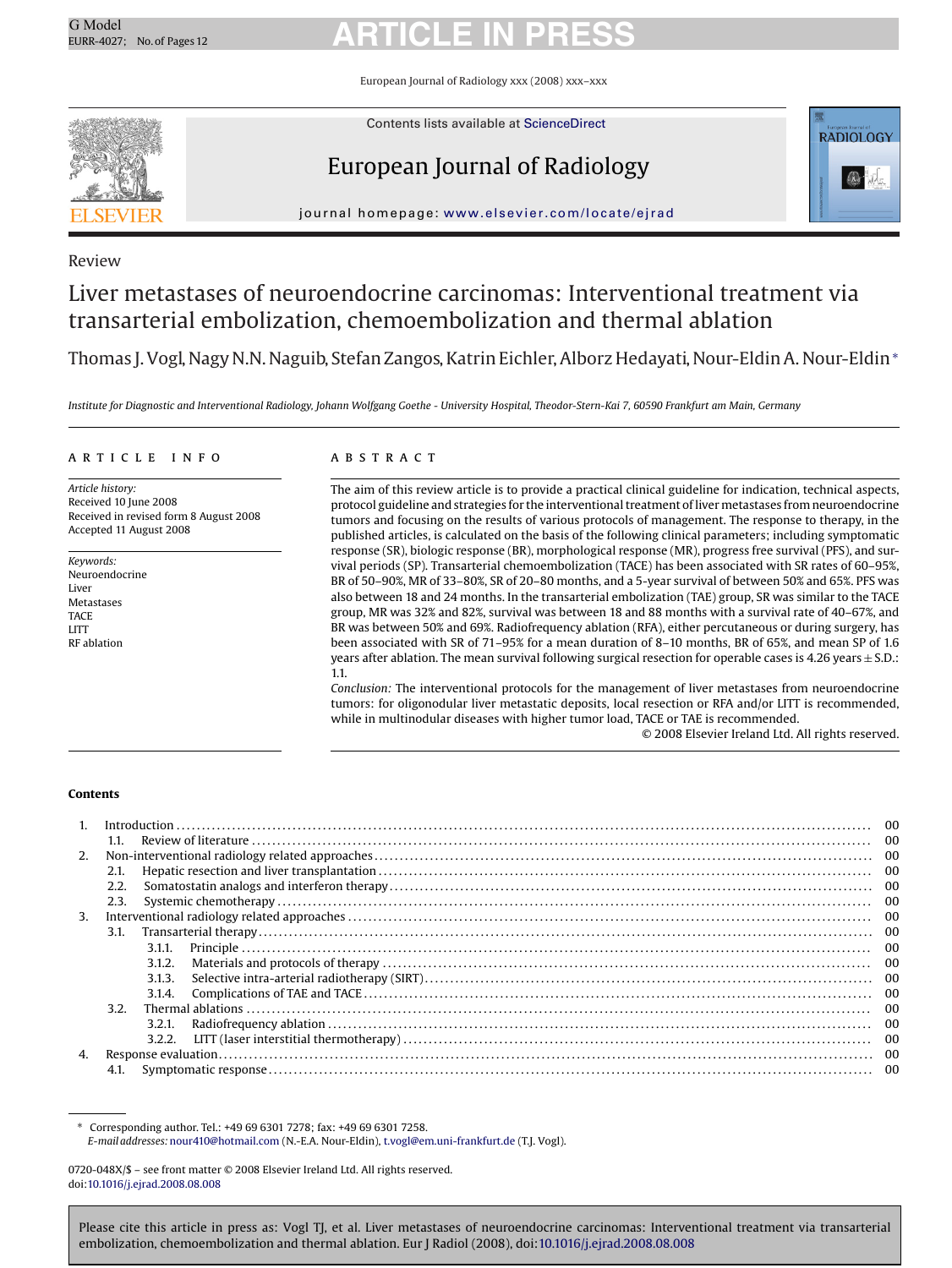2 *T.J. Vogl et al. / European Journal of Radiology xxx (2008) xxx–xxx*

### **1. Introduction**

Neuroendocrine tumors are slowly growing tumors with an indolent course. These tumors arise from the amine precursor uptake and decarboxylation (APUD) system, found in the gastrointestinal tract (entrochromaffin cells), the lung (Kulchitsky's cells, bronchus), and the pancreas (islet cells) [\[1,2,3\]. T](#page-10-0)hese tumors involve carcinoid tumors of the stomach, small intestine, rectum, bronchus, islet cells of the pancreas, and primary hepatic carcinoids. The gastrointestinal carcinoids go undetected for a long time before they are diagnosed and are generally asymptomatic because the liver deactivates the released hormones, with the products released by these tumors as they drain into the liver via the portal vein [\[1,4,5\]. T](#page-10-0)hese tumors generally become symptomatic when they are associated with liver metastases, and 80–90% of these tumors are inoperable at the time of presentation [\[6,7\].](#page-10-0) This is because the liver has to produce sufficiently large quantities of hormones in order for symptoms to appear, which may occur when there is extensive or diffuse liver disease. The liver lesions develop in about 46–93% of the neuroendocrine tumors [\[7–10\]](#page-10-0) [\(Fig. 1\).](#page-2-0)

Liver metastases can be divided into an active and an inactive group. The active tumors produce symptoms of diarrhea, flushing, cardiac arrhythmia, and abdominal pain; these manifestations are referred as carcinoid syndrome depending upon their severity, and are generally related to their production of serotonin [\[7\]. C](#page-10-0)arcinoid syndrome is only associated with 4–10% of the primary carcinoid tumors, however, in the presence of hepatic metastases, the frequency of occurrence goes up to 60% [\[7,11\]. T](#page-10-0)he main reason for the treatment of these metastatic liver lesions is to: firstly, control the symptoms in patients with active tumors and, secondly, to control tumor growth and tumor size related symptoms. It has been shown in literature that the control of liver lesions significantly improves the 5-year survival rate as well as quality of life [\[1,6–9\]. T](#page-10-0)he treatment of liver lesions also reduces the symptoms that are associated with carcinoid syndrome [\[1–8\].](#page-10-0)

#### *1.1. Review of literature*

Different approaches for the treatment of hepatic metastases have previously been described; at present, liver resection is the best radically curative treatment available, however, only 10–20% of all patients with hepatic metastases are eligible or fit the criteria for surgical resection [\[6,7\]. R](#page-10-0)ecent medical treatment with octreotide or lanreotide somatostatin analogs and interferon have been reported to be effective regarding control of the clinical symptoms, and many reports state that they have a tumor static activity in around 35.6–75% of the treated patients, lasting for a period of 3–12 months. These treatments, however, tend to become refractory with time and, on a long term, their efficacy drops [\[7,12–15\].](#page-10-0) Radiofrequency ablation, laser interstitial thermotherapy (LITT) of tumors and cryo-ablation of tumors have also been proposed. Intra-arterial regional therapy has been described with many retrospective studies as well as a few phase II trials and prospective studies using newer drugs, radioactive substances, or drug delivery systems [\[1–3,6,8,13,14,16–19\]](#page-10-0) [\(Fig. 2\).](#page-3-0)

#### **2. Non-interventional radiology related approaches**

#### *2.1. Hepatic resection and liver transplantation*

Liver resection still remains the gold standard for the treatment of livermetastases, however, only 10–20% of patients actually have a resectable disease [\[6,7\]](#page-10-0) and unless more than 90% of the tumor load can be debulked during surgery, it is not useful as a palliative tool [\[7,20\]. H](#page-10-0)ence, despite being a good approach for the treatment of these tumors, along with its ability to be used with curative intent, resection is done in limited cases due to large diffuse lesions. The presence of tumor involving the central veins and the portal vein also adversely affects the chance of resection. Ideal cases for hepatic resection are those with single lobe involvement or those with less than 3–5 metastases in both lobes of less than 3 cm in cross sectional diameter.

Two-stage hepatic resection has also been proposed for diffuse metastases. Here, the less affected lobe is operated at the same as time as the ligation of the contralateral portal vein in order to allow hypertrophy of the less affected lobe. Six weeks later, the more affected lobe is operated upon. Hepatic resection may be possible after cytoreduction of the tumor following transarterial chemoembolization or other ablative therapies [\[6\].](#page-10-0)

Hepatic transplantation has been performed on patients suffering from severe carcinoid syndrome with life threatening disease, and when all the other therapies have been ineffective. It has been shown to have positive results, but the prognosis changes readily when the age of the patient is more than 50 years old or when more than 50% of the liver is infiltrated [\[7\]. I](#page-10-0)t is also used as a last line treatment. The indications for liver transplantation are well defined by the Milan criteria [\[21\]. T](#page-10-0)ransplanted livers are not, however, exempt from recurrent metastases in the organ [\[22\]. B](#page-10-0)lonski et al. have stated the occurrence of; (a) a shortage of donor organs, (b) the presence of high recurrence rates, and (c) declared that hepatic transplantation should be undertaken when other therapeutic options have failed [\[7\].](#page-10-0) Florman et al. have reported a high rate of mortality and morbidity in patients who underwent extensive surgery such as the Whipple operation or abdominal exentrations and hepatic transplantation [\[23\].](#page-10-0)

Hepatic resection and transplantation have been associated with higher complication rates than other therapies, though advances in techniques and equipment have brought the figures down drastically. Touzios et al. have shown in their study; 30 days mortality of 5.3% and morbidity of 42%. Mortality is higher with liver transplantation as well as in patients with larger tumor loads. Morbidity includes biloma, anastomotic leaks, biliary leaks, pancreatic fistulas, biliary fistulas, rarely portal vein thrombosis, bleeding, and hepatic abscesses, etc. [\[8,24\].](#page-10-0)

#### *2.2. Somatostatin analogs and interferon therapy*

Somatostatin analogs like octreotide and lanreotide have been effectively used subcutaneously in patients with carcinoid syndrome, improving the symptoms significantly with a remarkable improvement in the quality of life. Some reports have also shown the therapy to have anti-tumor activity, further delaying the spread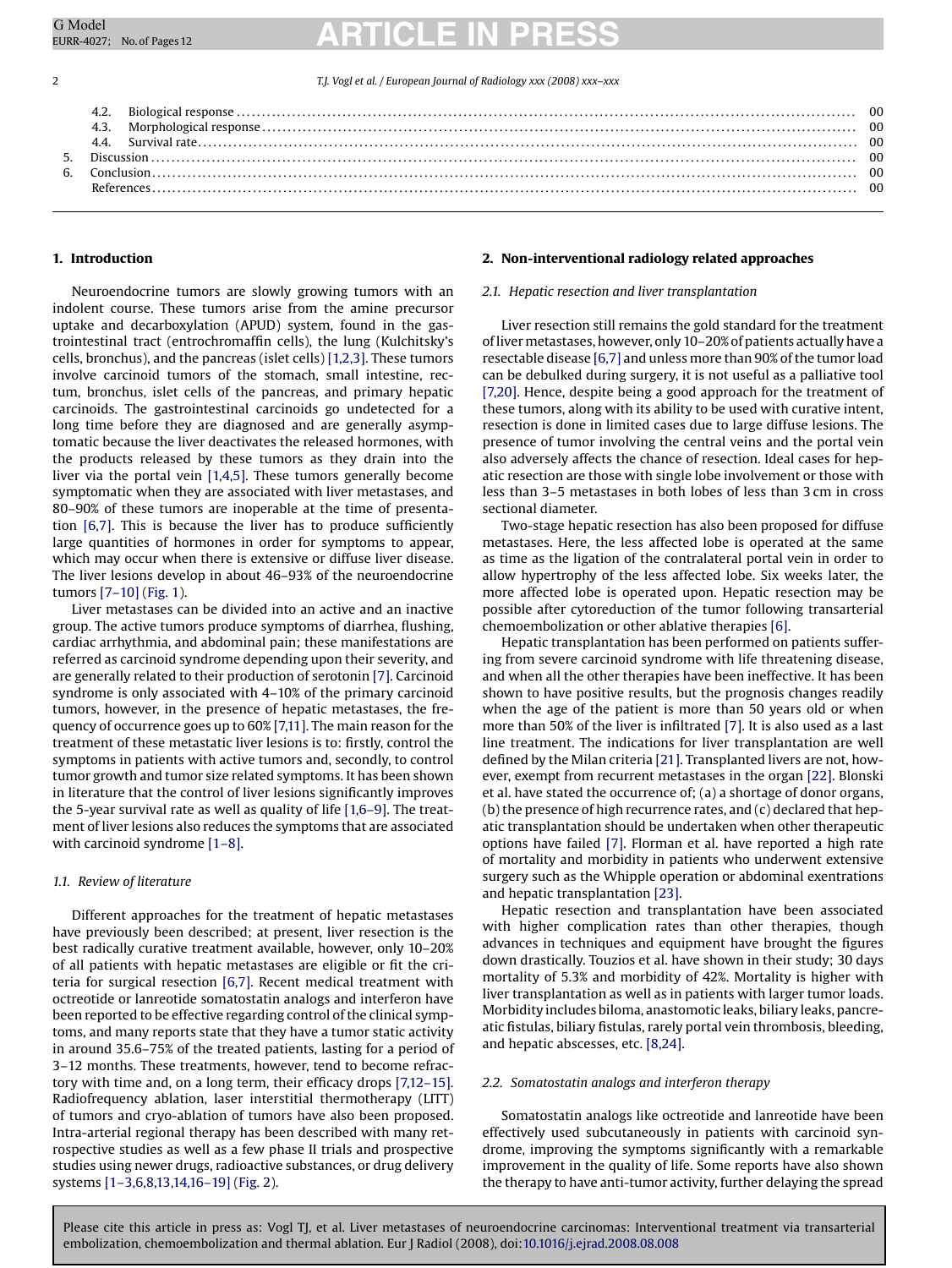*T.J. Vogl et al. / European Journal of Radiology xxx (2008) xxx–xxx* 3

<span id="page-2-0"></span>

**Fig. 1.** Schematic diagram of relation of functionally active tumors and symptomatology due to liver metastases.

of disease [\[14\]. A](#page-10-0)lpha interferon at doses of 3–9 million units three to seven times per week subcutaneously, has given biochemical response rates of 50% and significant tumor reduction in about 15% of patients with long duration, up to 3 years. Somatostatin analogues have been used in the treatment of neuroendocrine gut and pancreatic tumors. Octreotide is registered in many centers for the treatment of patients with carcinoid syndrome and also VIP (vasoactive intestinal peptide) and glucagon producing tumors. Regular octreotide at standard doses of 100–300 µg/day gives symptomatic responses in a medium of 60% of patients and biochemical responses in up to 70% of patients. However, significant tumor responses are less than 5% [\[25,26\]. I](#page-10-0)t has been seen that with time, however, the tumors become refractory to the medications and hence, alternative treatment is necessary. These medications aremore effective in the presence of carcinoid syndrome. Interferon therapy has also been tried and found effective in controlling the symptoms. Interferon is associated with many reported systemic side effects such as elevated liver enzymes, diarrhea, nausea, fever, steatorrhea, alopecia, hyper/hypoglycemia, thyroiditis and thrombocytopenia [\[27\].](#page-10-0)

#### *2.3. Systemic chemotherapy*

Chemotherapy has been used in patients with high proliferating neuroendocrine tumors such as endocrine pancreatic tumors and lung carcinoids. Streptozotocin-based combinations including 5-flourouracil and doxorubicin have generated only partial remissions in 40% of the patients giving a median survival of about 2 years. Cisplatin plus Etoposide have demonstrated significant antitumor effects in anaplastic endocrine pancreatic tumors and lung carcinoids. However, in low proliferating tumors such as classical midgut carcinoids the response rates with the same combinations of cytotoxic agents have only generated short lasting responses in less than 10% of patients [\[28\]. O](#page-10-0)ther chemotherapeutic agents used are 5-FU, Cisplatin, and Adriamycin.

#### **3. Interventional radiology related approaches**

#### *3.1. Transarterial therapy*

#### *3.1.1. Principle*

Loco-regional transarterial therapy can be further sub-divided into transarterial embolization (TAE) and transarterial chemoembolization (TACE). Both of these techniques have been effectively used in the palliative management of hepatic metastases from neuroendocrine tumors. Because the neuroendocrine tumors are prone to produce highly vascular metastases in the liver, and these metastases receive their blood supply predominantly (>90%) from the hepatic artery [\[2,6\], w](#page-10-0)hereas the normal liver parenchyma receives 75–80% of its supply form the portal vein with only 20–25% of the supply derived from the hepatic artery. The hepatic metastases are known to compress the adjacent portal sinusoids [\[6\]. T](#page-10-0)umor ischemia has been proven as a method for the control of primary hepatocellular carcinoma, and now in cases of neuroendocrine liver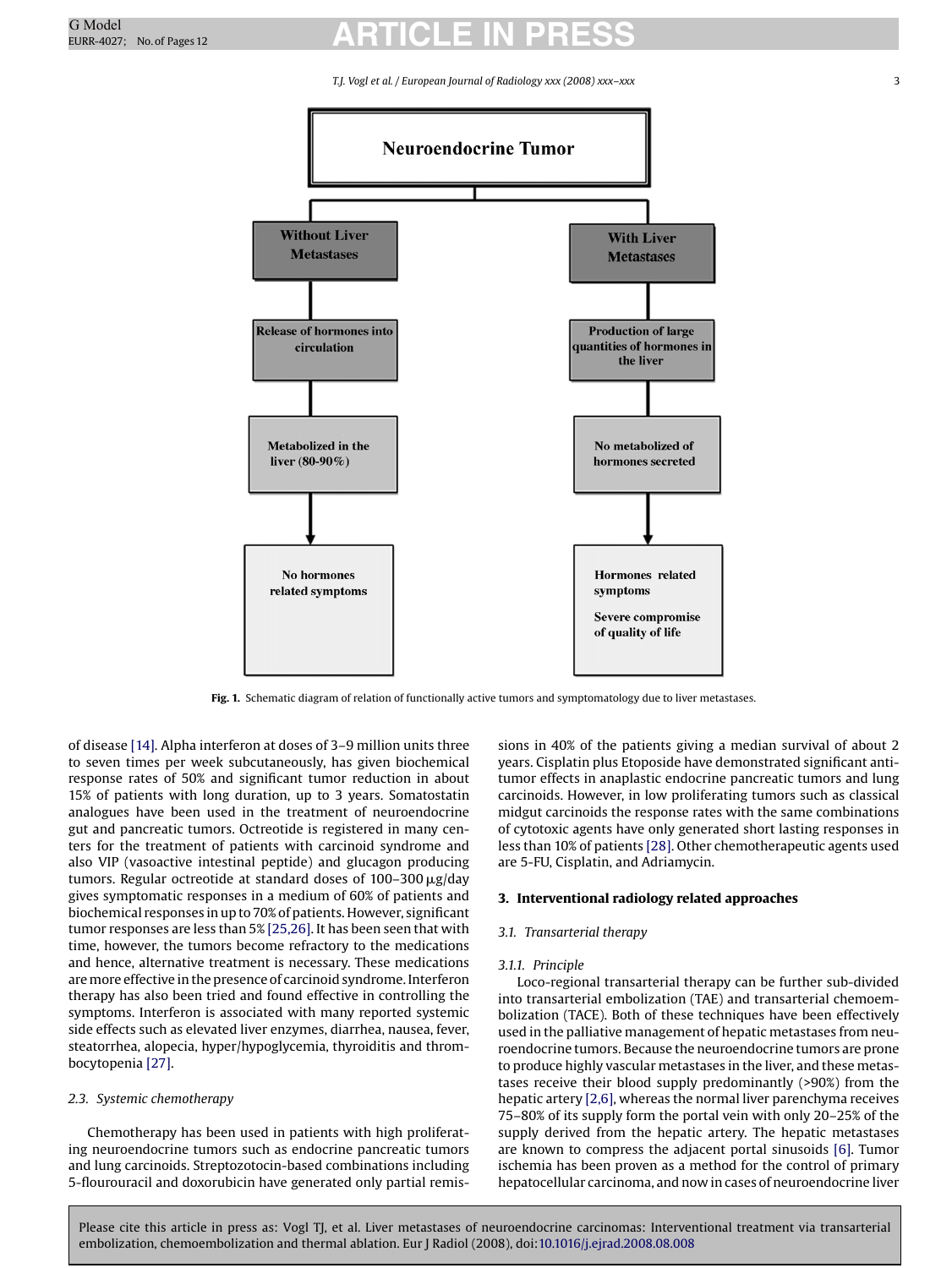<span id="page-3-0"></span>4 *T.J. Vogl et al. / European Journal of Radiology xxx (2008) xxx–xxx*



Fig. 2. schematic diagram of available treatment options for liver metastases from neuroendocrine tumors which reveals that TAE/TACE are at the heart of the treatment program for liver metastases from neuroendocrine tumors.

metastases as well, which are very vascular. This therapy is slowly and steadily paving its way to become the standard protocol in the treatment of metastatic liver lesions from neuroendocrine tumors particularly in high liver tumor load [\(Fig. 3\).](#page-4-0)

#### *3.1.2. Materials and protocols of therapy*

In case of hepatic arterial embolization (TAE), there have been different protocols used with the intent to create tumor ischemia by embolizing the hepatic arterial branches supplying the tumor. Permanent embolic agents such as cyanoacrylate (histoacryl) have been effectively used by Loewe et al. in conjunction with lipiodol to create complete embolization of the tumor feeding artery [\[1\].](#page-10-0) In other studies, embolization has been performed using gel foam particles, with or without lipiodol [\[13,29\]. M](#page-10-0)oertel et al. performed hepatic artery embolization followed by systemic chemotherapy, which they found to be useful [\[26\].](#page-10-0) Permanent embolic particles like PVA (Polyvinyl alcohol) foam and microspheres have been used by Gupta et al. [\[30\]. S](#page-10-0)urgical ligation of the hepatic artery has been performed, however it is not as effective as distal embolization achieved by transarterial method; in the latter, there is complete embolization of the vessels adjacent to the tumor. Moreover, due to distal embolization, effective devascularization is achieved with a lower possibility of collateral supply. The other advantage is that in case of recurrence or revascularization, a repeat procedure can be done which is not possible with surgical ligation of the hepatic artery. When proximal embolization of tumor-feeding arteries in hepatic metastases is performed using large particles or coils, peripheral hepatic circulation reconstitutes immediately through collateral vessels. The earlier the revascularization of the tumor, the more incomplete the necrosis is, necessitating repeated embolization. In case of transarterial chemoembolization, the basic principle is the same as that of hepatic arterial embolization, however in this case, a chemotherapeutic agent is added to the intra-arterial therapy. It has been proven that the intra-tumoral concentration of a chemotherapeutic agent is 10–20 times higher with an intraarterial loco-regional injection when compared to that of systemic chemotherapy [\[2,6\]. S](#page-10-0)ynergistic effect is achieved by using both the chemotherapeutic agents and the tumor ischemia, created by the use of embolic agents such as lipiodol, gel foam particles, PVA particles, or microspheres. There are many different protocols used in different centers; Roche et al. [\[15\]](#page-10-0) and Kress et al. [\[3\]](#page-10-0) have used doxorubicin as the chemotherapeutic agent with lipiodol, gel foam, and iodinated contrast, whereas Dominguez et al. used streptozocin in an emulsion with lipiodol and a gelatin sponge [\[16\].](#page-10-0) Drougas et al. [\[18\]](#page-10-0) preferred to give the patients 5 days of 5 FU (5 Fluorouracil) followed by TACE with a combination of drugs including Adriamycin, Cisplatin, Mitomycin C, and PVA particles. In a phase II study conducted by Diamandidou et al., microencapsulated cisplatin was used, prepared by emulsifying PVA and cisplatin. It was then mixed with contrast to cause chemoembolization [\[19\].](#page-10-0)

TACE and TAE have been used in an adjuvant setting to reduce the tumor load before a patient goes in for hepatic resection, hepatic transplantation, or for tumor ablation techniques.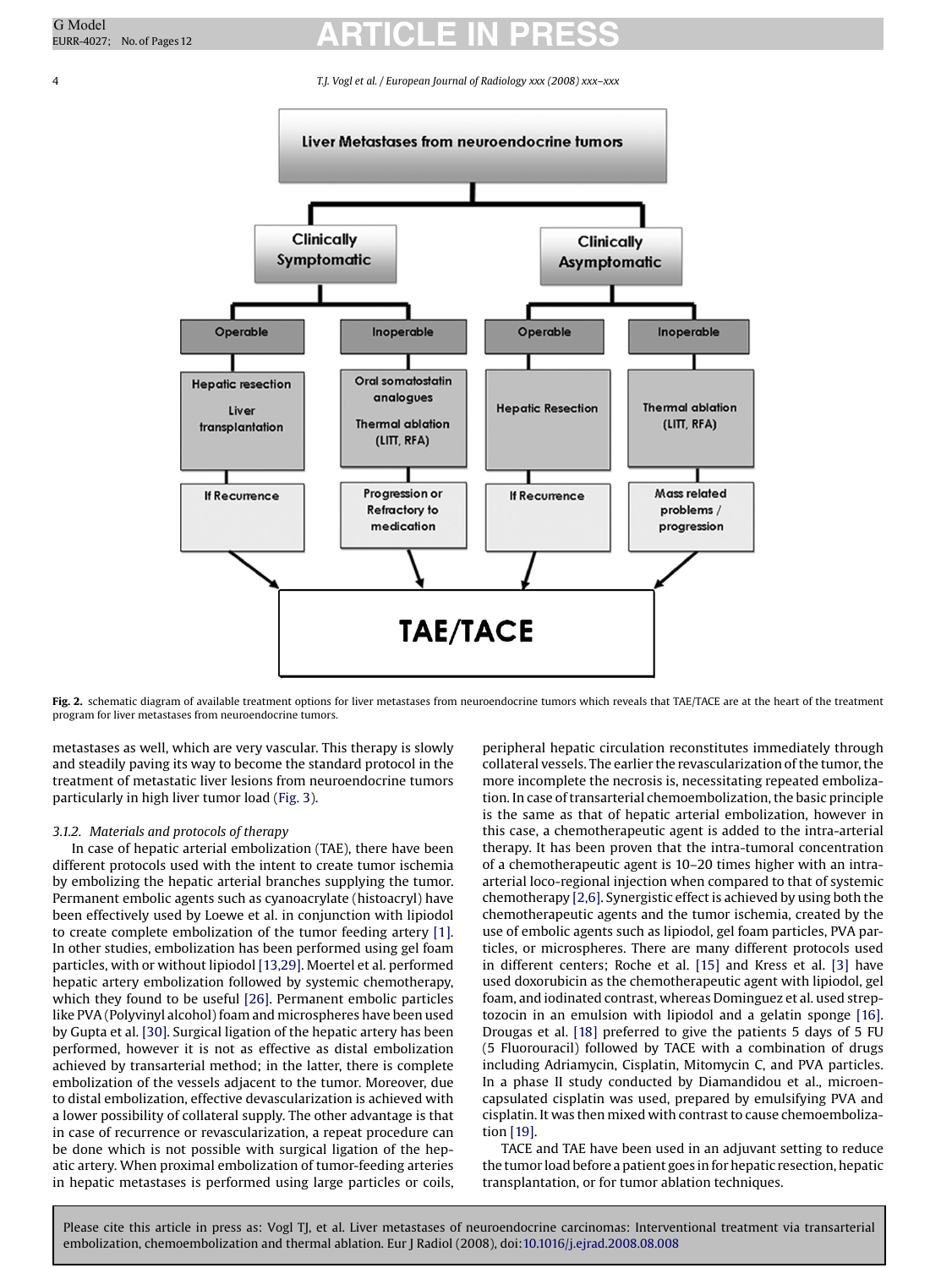*T.J. Vogl et al. / European Journal of Radiology xxx (2008) xxx–xxx* 5

<span id="page-4-0"></span>

**Fig. 3.** Example of TACE in the treatment of hepatic metastases from neuroendocrine tumors that was followed by LITT ablation after downsizing of the lesions by TACE therapy. A 60-year-old female with multiple liver metastases of neuroendocrine origin. (a) Reveals one of the multiple metastases in the liver (arrow) on axial MRI (TR 77, TE 2) imaging. (b) Axial CT scanning showing the lipiodol uptake by the active metastasis (arrow). (c) Axial MRI scanning of the same lesion demonstrating more than 50% reduction of the size of the lesion (arrow) after 4 months of treatment. (d) Corresponds to the last axial MRI post-contrast injection (TR 104, TE 5) after LITT ablation, with wide ablation zone at the metastatic bed, with absence of any enhancing tumor residue.

#### *3.1.3. Selective intra-arterial radiotherapy (SIRT)*

McStay et al. performed intra-arterial radiotherapy (SIRT) using 90Y-DOTA-Lanreotide particles to give loco-regional radiation therapy. The presence of metal chelator tetrazacyclodecane tetraacetic acid (DOTA) considerably improves the stability of somatostatin radio-conjugates and makes it possible to use various radionuclides such as yttrium 90 ( $90Y$ ), which delivers high radiation for receptor targeted radionuclide therapy. DOTA chelated lanreotide can be attached to beta emitting therapeutic radionuclide <sup>90</sup>Y, at which point the 90Y DOTA lanreotide then binds to the somatostatin 2–5 receptors with high affinity and to the somatostatin 1 receptors with low affinity. 30% of the <sup>90</sup>Y DOTA lanreotide is lost through renal excretion in the first hour when injected intravenously [\[31\].](#page-10-0) Hence, McStay et al. proposed direct hepatic transarterial injection to achieve greater intra-tumor concentration of the 90Y-DOTA lanreotide. They administered a standardized dose of 1 GBq with or without the addition of PVA microparticles. This procedure was repeated over a period of 2 months, depending on tumor response [\[31\].](#page-10-0)

#### *3.1.4. Complications of TAE and TACE*

Complications seen with TACE and TAE vary in literature. With Touzios et al., a high 30 day mortality of 5.6% and a morbidity of 28% have been reported, while other authors have zero percent in early post-procedure mortality. Morbidity includes liver abscess, transient hepatorenal failure (which, if not corrected urgently, can be fatal), pleural effusion, sepsis, bowel ischemia requiring surgery, septicemia requiring antibiotic therapy and prolonging hospital stay, and hepatic infarction. Other less morbid adverse reaction includes post-embolization syndrome, which is seen in most of the patients, some reports putting the figure at 80–90%. It also includes a fever that subsides in a couple of days, leukocytosis, abdominal pain sometimes requiring morphine, and a transient increase in liver enzymes predominantly transaminases and LDH which generally comes down within a few days to 2–3 weeks. Increased bilirubin levels have also been noted. Ischemia of the biliary tree has also been rarely reported when over enthusiastic embolization has been performed.

In addition, moderate elevation of alkaline phosphatase have also been noticed. The best possible way to reduce postembolization syndrome is to keep the patient well hydrated and in supportive care [\[8\].](#page-10-0)

#### *3.2. Thermal ablations*

#### *3.2.1. Radiofrequency ablation*

Radiofrequency ablation (RFA) has been used extensively in hepatic metastases form colorectal carcinomas, and few studies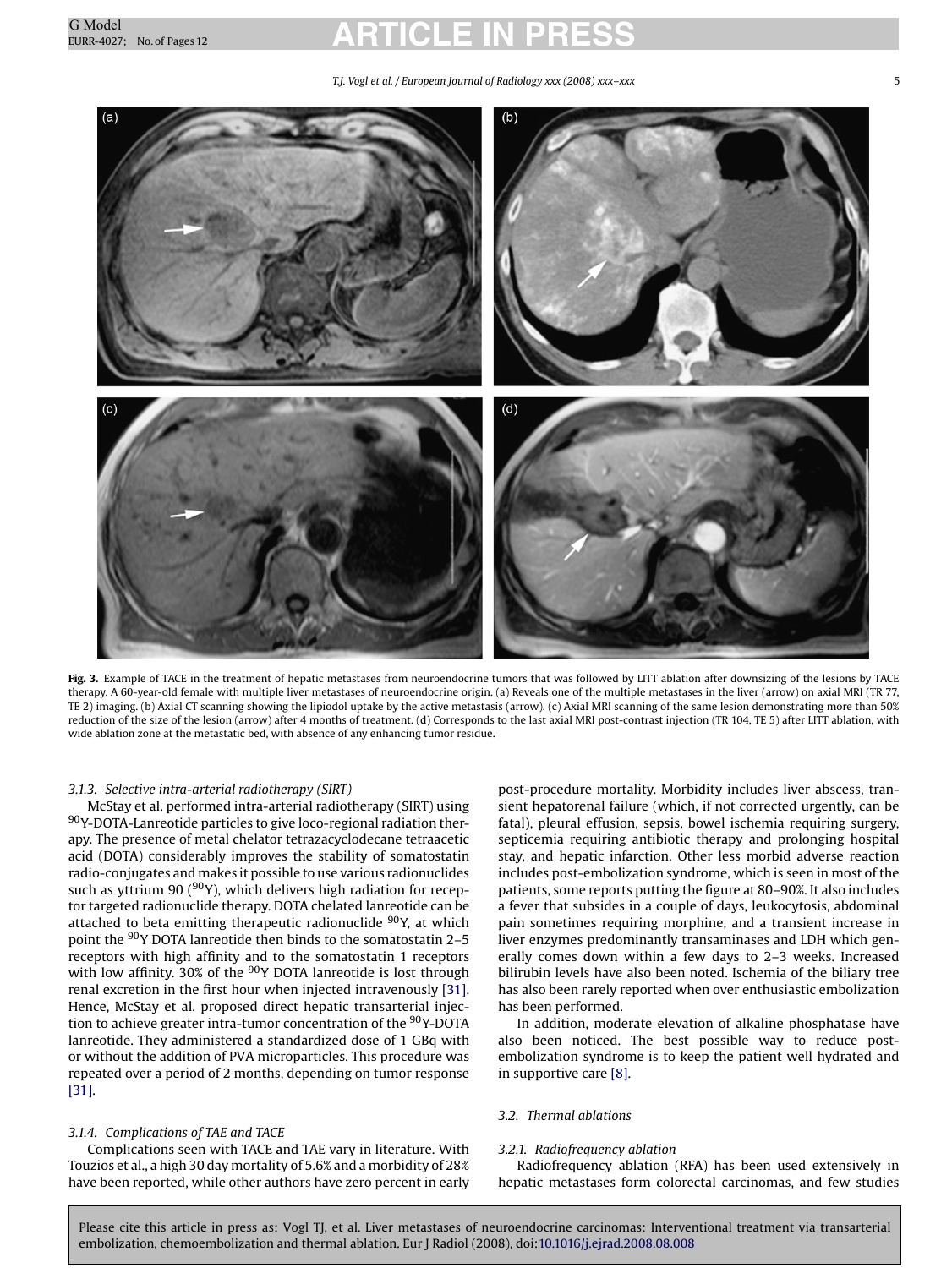<span id="page-5-0"></span>6 *T.J. Vogl et al. / European Journal of Radiology xxx (2008) xxx–xxx*

exist using radiofrequency ablation for treatment of hepatic metastases form neuroendocrine tumors [\[32\]. R](#page-10-0)FA has previously been performed either percutaneously or with laparoscopic surgery. The procedure has been used with a cooled tip electrode or a non-cooled tip, though the prior system is normally preferred in cases of larger lesions as it gives a larger area of ablation due to reduced charring at the tip [\[36\].](#page-10-0) RFA has been used for lesions larger than 3 cm with multiple applicators in the same sitting [\[32\].](#page-10-0) Henn et al. have treated up to 12 lesions in a single sitting under mild diazepam with CT guidance; the maximum tumor size they ablated was 7.1 cm [\[33\].](#page-10-0) Elvin et al. have successfully treated tumors up to 7 cm in size [\[34\],](#page-10-0) while Gillams et al. have treated tumors up to the maximum size of 9 cm [\[35\].](#page-10-0) The technique varies with different authors; Elvin et al. followed a protocol where they were able to achieve an average final temperature in the tumor of  $65 \pm 8.2$  degrees C which was delivered at  $72 \pm 19W$  [\[34\].](#page-10-0) Gillams et al., on the other hand, have used the saline perfused electrodes predominantly with a single or cluster of three internally cooled electrodes [\[35\]. C](#page-10-0)ontrast enhanced Ultrasound, CT and MRI are used to monitor the efficiency of the ablation therapy and monitor the complications associated [\[35\].](#page-10-0)

Complications associated with radiofrequency ablation have been generally related to the electrode application, such as pneumothorax and neuritis at the site of skin entry. Liver abscess have also been reported, as well as infrequent subdiaphragmatic hematomas. Major complications are rare and have been reported in 5% or less cases; death is extremely rare. Skin burn at site of skin pads in the case of a unipolar electrode system has also been reported. Post-ablation transient elevation of liver enzymes AST and ALT has been documented by most authors, but seem to return back to normal within a few days.

#### *3.2.2. LITT (laser interstitial thermotherapy)*

Laser induced interstitial thermotherapy has been used extensively by Vogl et al. for the treatment of liver metastases with very encouraging results [\[36\]. T](#page-10-0)his technique, using laser (ND.YAG) with



**Fig. 4.** Example of use of TACE in post-resection recurrence in a neoadjuvant setting to achieve cytoreduction before laser therapy. MRI and angiographic images of a 68 year-old female with liver metastases from neuroendocrine tumors. (a) Right hepatic arteriogram. Note the presence of surgical staples (arrow) and 5F cobra catheter in the right hepatic artery that arises from the superior mesenteric artery. (b) An axial MRI (TR 116, TE 5) revealing a recurrence in post-hepatic resection patient (arrows). (c) An axial MRI scan (TR 110, TE 5) reveals post-trans hepatic arterial chemoembolization partial response (>50% reduction in tumor size)(arrow). (d) Reveals immediate post-laser therapy MRI (TR 119, TE 5) (arrow) note complete tumor ablation with no evidence of residue.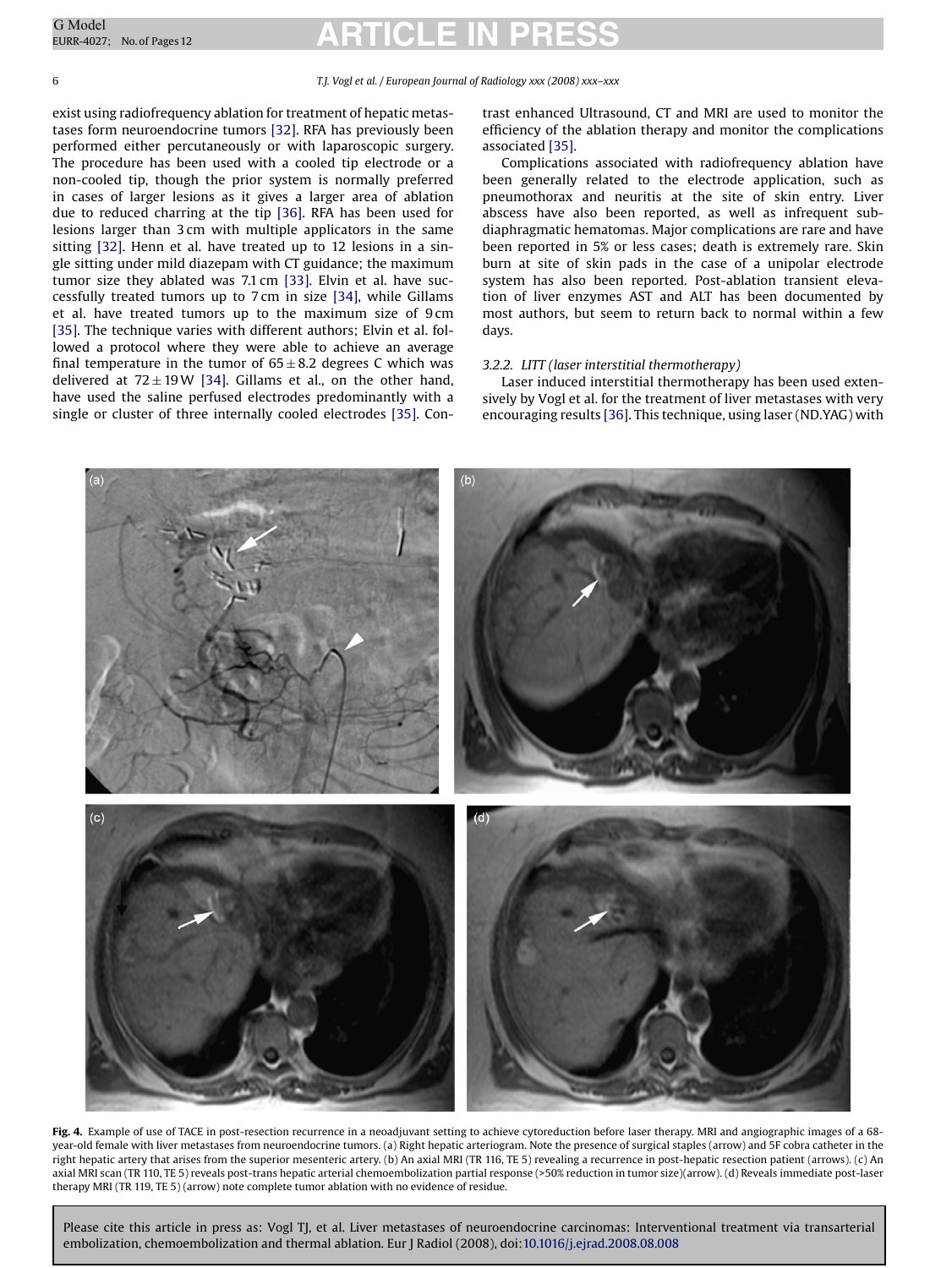a bare 400 µm laser fiber, creates coagulative necrosis, secondary degeneration, and atrophy via light of the wavelength 1046 nm emitted through the tip of the laser fiber into the tumor tissue, which is converted into heat. The laser fiber is introduced via a laser application kit consisting of a cannulation needle, guide wire, a sheath system with mandrin (10F, 20 cm in length), and a special protective catheter (9F, 43 cm in length) that is closed at the end. This protective catheter, which is heat resistant, prevents direct contact of the laser fiber with the tissue and enables safe and easy removal of the fiber post-therapy. The laser system is cooled with saline and so prevents the carbonization of the laser fiber. The advantage of the laser application system is that it can be done under MR guidance; this is of great value as the efficacy of the therapy can be evaluated simultaneously under MRI. The temperature changes can be evaluated in the tissue by performing a thermo-sensitive T1WI sequence. The zone of necrosis can be immediately evaluated, post-therapy. The other advantage of MRI guidance is lack of radiation exposure to the patient [\[36\]. G](#page-10-0)illams used a solid-state (805 nm wave length) laser for performing laser therapy on liver metastases from neuroendocrine tumors [\[37\]. T](#page-10-0)hey operated with multiple [\[2–8\]](#page-10-0) 19 gauge needles through which they inserted laser fibers (400–600  $\mu$ m), using a beam splitter to employ multiple fibers. A 1 cm zone of necrosis was acquired, after which the fiber was repositioned. Complication associated with LITT include post-therapy pain, pleural effusion, and, although seldom, subcapsular hematoma. One death due to sepsis within 30 days of therapy has been reported by Vogl et al. putting the major complication at 1.2% [\[36\]](#page-10-0) ([Fig. 4\).](#page-5-0)

#### **4. Response evaluation**

Response evaluation has been performed on the following different parameters (Fig. 5).

#### *4.1. Symptomatic response*

The secretion of different biologically active amine (endocrine secretions) form tumors generally arrive into the systemic circulation in the presence of extensive liver involvement, bypassing the liver metabolism into the systemic circulation. However, in the absence of liver metastases, symptoms have not been noted as often as in cases with the presence of liver metastases [\[38–40\].](#page-10-0) 90% of symptoms are noted after the development of metastases [\[38–40\].](#page-10-0) Symptoms seen are cutaneous flushes, diarrhea, bronchospasms, and right sided heart failure [\[38\];](#page-10-0) these all also come under the umbrella of carcinoid syndrome which can be noted in 7.7% of patients with these tumors [\[38,39\].](#page-10-0) Carcinoid heart disease is associated with a worse prognosis and is caused due to endocardial damage due to serotonin secretion and is noted in 17.4–33% of patients [\[38,41,42\]. T](#page-10-0)he response to therapy and the duration of response has been used as a parameter. TAE is generally associated with 64–93% of patients to have symptomatic improvement for a period varying between 1 and 18 months. TACE is associated with symptomatic response between 53% and 95% of patients for a period of 10–55 months. Surgery is associated with a symptomatic response of 90–95% of patients for a mean of 19.5 months in one report. A combination therapy of octreotide, intra-arterial chemotherapy, and TACE seem to have a



**Fig. 5.** Schematic demonstration of treatment of liver metastases of neuroendocrine tumors and rational of therapy.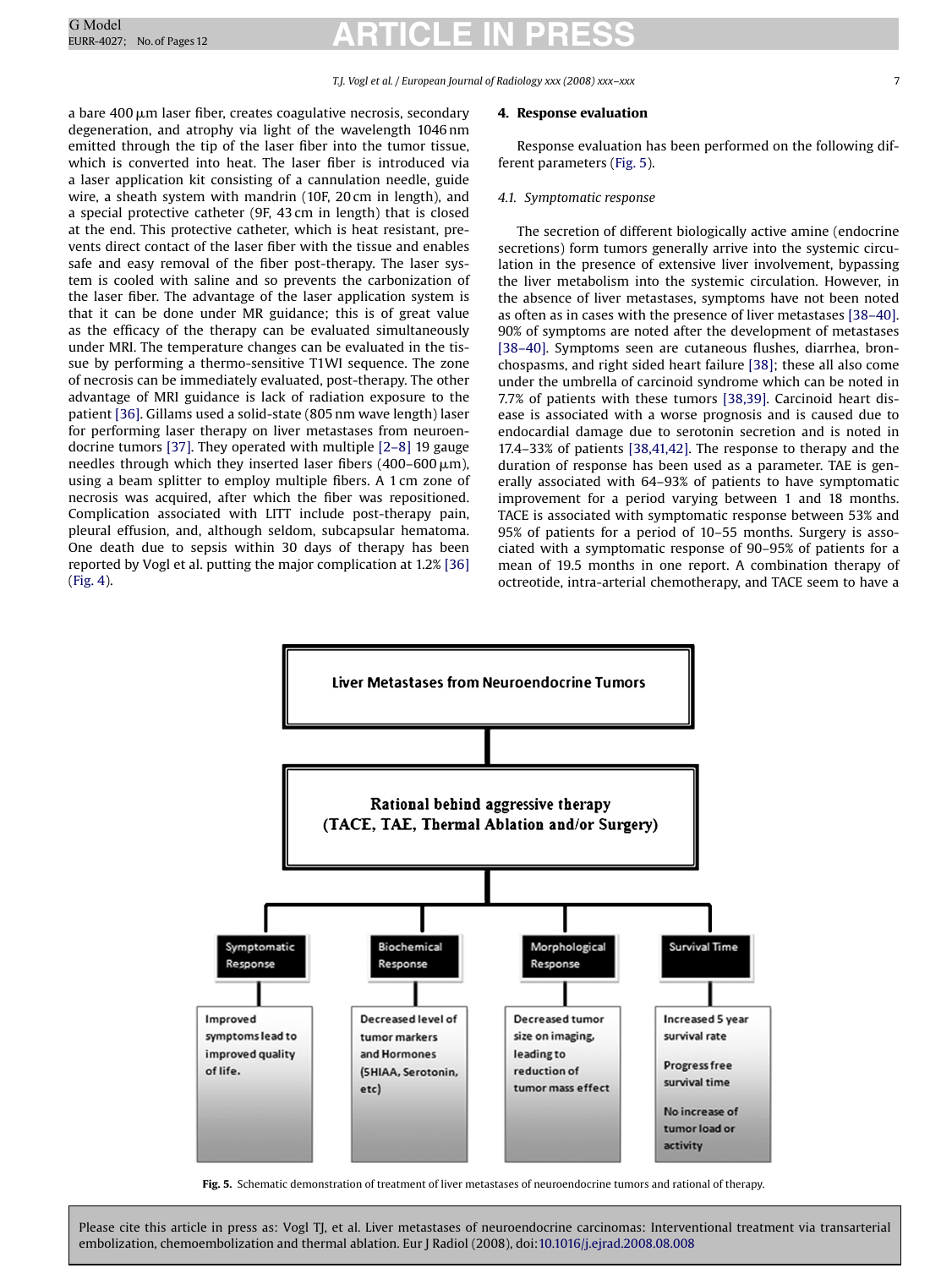#### 8 *T.J. Vogl et al. / European Journal of Radiology xxx (2008) xxx–xxx*

#### **Table 1**

Charting of symptomatic response seen in different studies in literature with relation to type of treatment, number of months/percentage with reference to liver metastases from neuroendocrine tumors

| Name               | No. of patients    | Type of T/T                                            | Response                            | Time (months)                              | Percentage                   | Reference no. |
|--------------------|--------------------|--------------------------------------------------------|-------------------------------------|--------------------------------------------|------------------------------|---------------|
| Nobin et al.       | 19                 | Surgical dearterilazation                              | 11                                  | Minimum 12                                 |                              | $[43]$        |
| Carrasco et al.    | 25                 | PVA Part, gel foam, coils                              | 14 (70%) PR, 6 MR, 1<br>(4%) No RES | 11 mean (1-50), 4 recur<br>14 mean (9-230) | 70 PR, 30<br><b>MR, 4 NR</b> | $[44]$        |
| Touzios et al.     | 23                 | Non aggressive medical                                 |                                     |                                            | 42%                          |               |
|                    | 18                 | TACE with 11 ablation                                  |                                     |                                            | 88%                          | [8]           |
|                    | 19                 | $Surg + ablation$                                      |                                     |                                            | 95%                          |               |
| Que et al.         | 36/38              | Surgery                                                |                                     | 19.3                                       | 90%                          | [45]          |
| Perry et al.       | 30                 | Doxorubicin, lipiodol, gel foam                        | 27                                  |                                            | 90%                          | [46]          |
| Dominguez et al.   | 15.5 symptomatic   | Streptozocin, lipiodol, gel foam                       | 3/5                                 | $10 - 17$                                  | 60%                          | $[16]$        |
| Diaco et al.       | 10                 | Octreotide, IA 5 FU + TACE                             | 10/10                               | 51.5                                       | 100%                         | [47]          |
| Ruszniewski et al. | 24.11 symt         | Doxorubicin, lipodol, gel foam                         | 8/11                                | $14(3-24)$                                 | 72.7                         | [48]          |
| Therasse et al.    | 24.18 cs           | <b>TACE</b>                                            |                                     | 29                                         | 70CR, 30PR                   | $[17]$        |
| Stokes et al.      | 20.16 symptomatic  | Doxo, lipodol, iopamadol, gel foam                     | 16/16                               |                                            | 100                          | $[49]$        |
| Desai et al.       | 34                 | Adriamycin, mitomycin, lipodol,<br>particles, helibrix | 31                                  |                                            | 78%                          | $[50]$        |
| Roche et al.       | 64                 | <b>TACE</b>                                            |                                     | 15                                         | 93                           | [51]          |
| Roche et al.       | 15                 | <b>TACE</b>                                            | 10cr, 3pr                           | $17(6-53)$                                 | 70cr, 20pr                   | $[15]$        |
| Diamandidou et al. | 20, 18 symptomatic | Microencapsulated cisplatin                            | 12/18 > 50%                         | $14(3-24)$                                 | 66.66%                       | $[52]$        |
| Kress et al.       | 26.9 symptomatic   | Doxoru, lipodol, PVA, microspheres,                    | No response in any                  |                                            |                              | $[3]$         |
|                    |                    | ethanol, contrast                                      | patients                            |                                            |                              |               |
| Ruszniewski et al. | 15                 | Adriamycin or streptozocin, lipodol, gel<br>foam       | Object response 8/15                | 10.5                                       | 53%                          | $[53]$        |

Please note. PR: partial response, OR: objective response, SD: stable disease, PD: progressive disease, CR: complete response, MR: minor response and no RES: no response.

complete symptomatic response with a mean 51.5 months in some studies (Table 1).

of above 300–500  $\mu$ mol/day [\[34,35\]. M](#page-10-0)any authors evaluated the effective clinical response to therapy by assessing the amount of reduction of the tumor markers (Table 2).

#### *4.2. Biological response*

There are multiple biological tumor markers depending upon the site of the primary tumor and the tumor secretions. Urinary 5 HIAA is an important metabolic product of serotonin synthesis. Other tumor markers include Chromgranin A, serum serotonin, serum, gastrin, insulin, dopamine, and neuro specific enolase. Reduced survival rates were noted with urinary 5 HIAA levels

#### *4.3. Morphological response*

The morphological response includes the tumor size regression response to the treatment. It is evaluated by measuring tumor dimensions in different imaging modalities. This morphological response has been classified into: (a) complete response (CR) when the tumor is no longer seen post-therapy, (b) partial response (PR)

#### **Table 2**

List of response rates seen in post-treatment in the levels of tumor markers in different published articles in literature with reference to the type of treatment and the percentage of reduction

| Name               | No. of patients | Treatment        | Response                                | Time              | Percentage     | Reference no. |
|--------------------|-----------------|------------------|-----------------------------------------|-------------------|----------------|---------------|
| Carrasco et al.    | 23              | <b>TAE</b>       | 18                                      |                   | 41% mean 8-67  | $[44]$        |
| Eriksson et al.    | 29 carcinoid    | <b>TAE</b>       | 11 PR, 9 SD                             |                   |                | $[54]$        |
|                    | 12 PAN          | <b>TAE</b>       | 5                                       |                   |                |               |
| Loewe et al.       | 15              | <b>TAE</b>       | 8 PR, 2MR, 2 Mi=                        |                   | >50%           | $[1]$         |
| Perry et al.       | 30              | <b>TACE</b>      | 79%PR, 92%PR + MR                       |                   | PR > 50%       | [46]          |
| Dominguez et al.   | 20              | <b>TACE</b>      | CR <sub>4</sub>                         | 7 months          |                | $[16]$        |
| Ruszniewski et al. | 24              | <b>TACE</b>      | 57%                                     | 14 months         | >50%           | $[53]$        |
| Therasse et al.    | 23              | <b>TACE</b>      | 73% CR, 18% PR, 9%MR                    | 21 months         |                | $[17]$        |
| Drougas et al.     | 15              | <b>TACE</b>      |                                         |                   | 60% hi, 75%    | $[18]$        |
|                    |                 |                  |                                         |                   | chA, 50% nse   |               |
| Kim et al.         | 30              | <b>TACE</b>      | 12/17 (75%CHa) 9/10 (90%isl)            |                   |                | $[55]$        |
| Stokes et al.      | 20              | <b>TACE</b>      | 16                                      |                   | 90%            | $[49]$        |
| Fiorentini et al.  | 10              | <b>TACE</b>      |                                         |                   | 75% red 5 HIAA | $[56]$        |
| Desai et al.       | 34              | <b>TACE</b>      | Pancreastatin 31pts (78%), serotonin 24 |                   |                | $[50]$        |
|                    |                 |                  | (60%)                                   |                   |                |               |
| Roche et al.       | 64              | <b>TACE</b>      | 52%PTS                                  | 15 <sub>mts</sub> |                | $[51]$        |
| Clouse et al.      | 20              | <b>TACE</b>      | 14 PTS 95%                              | 8.5mts            | 90%-69-90%     | $[57]$        |
| Roche et al.       | 14              | <b>TACE</b>      | 6/8(78%)                                | 16mts 12-24       | >50%           | $[15]$        |
| Kress et al.       |                 |                  | 6/9 < 25% sero, 2 > 25% hiaa, chromo a  |                   |                | $[3]$         |
|                    |                 |                  | >100% 10, > 50% 3, > 25% 2              |                   |                |               |
| Ruszniewski et al. | 15              | <b>TACE</b>      | 4 CR                                    | 7 months          |                | $[53]$        |
| Hanssen et al.     | 36              | Alpha interferon | 24% PR                                  | 1 <sub>yr</sub>   | >50%           | $[58]$        |

Please note. PR: partial response, OR: objective response, SD: stable disease, PD: progressive disease and CR: complete response.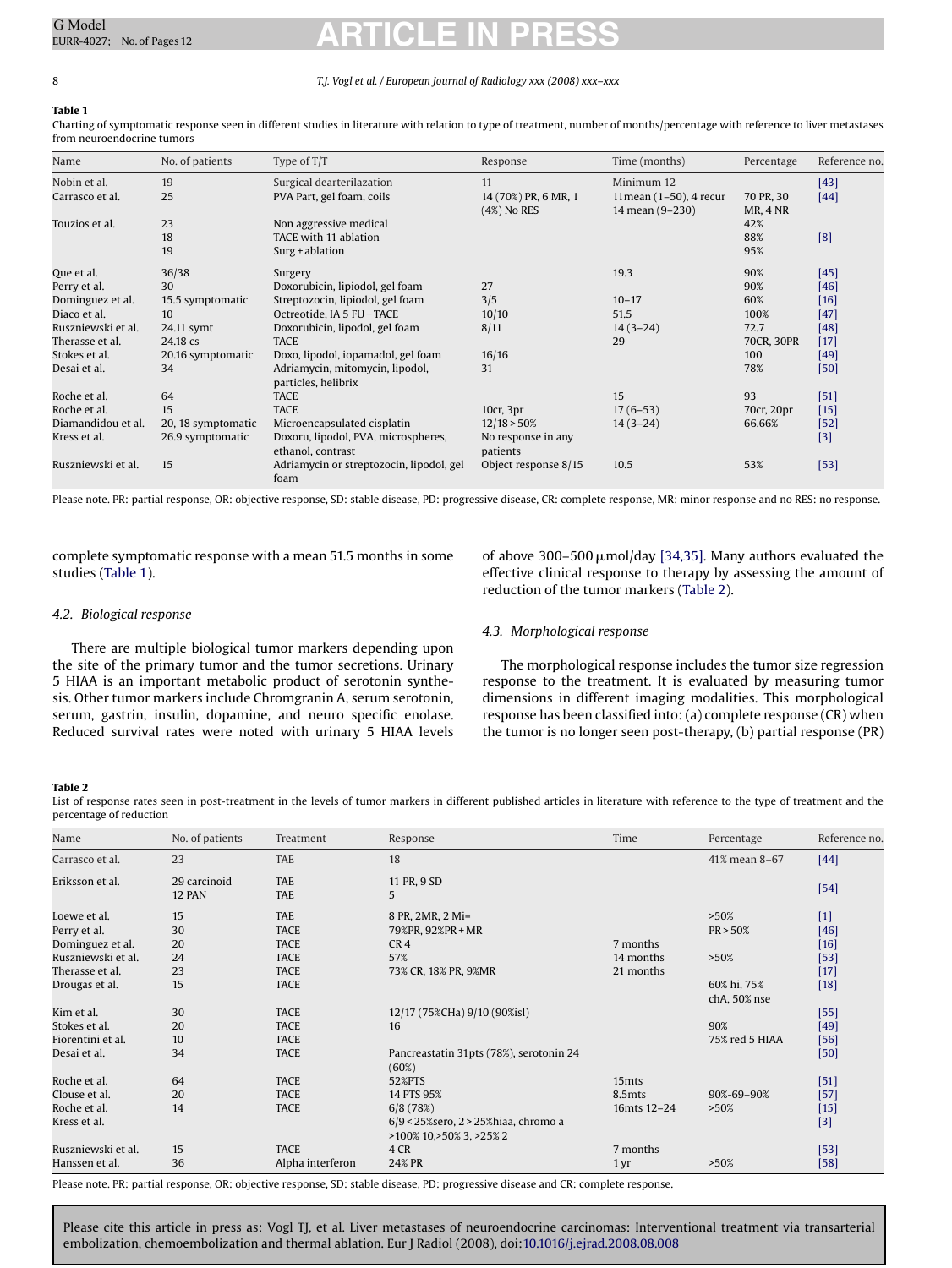#### *T.J. Vogl et al. / European Journal of Radiology xxx (2008) xxx–xxx* 9

#### **Table 3**

List of response rates, seen in post-treatment, of the tumor size in different published articles in literature with reference to the type of treatment and the percentage of reduction and time

| Name               | No. of patients      | Treatment                          | Response                                    | Time            | Percentage                          | Reference no. |
|--------------------|----------------------|------------------------------------|---------------------------------------------|-----------------|-------------------------------------|---------------|
| Nobin et al.       | 19                   | Surgical dearterialization         | 12 stable disease                           | $4 - 12$        |                                     | [43]          |
| Eriksson et al.    | 29<br>12             | <b>TAE</b><br><b>TAE</b>           | PR 11, SD 9, PD 4<br>2 CR, 6 PR, 1 SD, 2 PR | $8 - 12$<br>10  | 17%, 50%, 8%, 16%                   | $[54]$        |
| Loewe et al.       | 24                   | <b>TAE</b>                         | CR4, PR12, SD5, PD1                         | $53 - 88$       | 18%, 55%, 22.7%                     | $[1]$         |
| Dominguez et al.   | 15                   | <b>TACE</b>                        | Objective response 8                        | 10.5            | 53%                                 | $[16]$        |
| Diaco et al.       | 10                   | <b>TACE</b>                        | 6 PR, 3 SD                                  | Mean 42         | 60% PR, 30% SD                      | $[47]$        |
| Ruszniewski et al. | 18                   | <b>TACE</b>                        | 6 PR, 2CR, 3SD                              | 6-40 mean 14    | 33% SD                              | [48]          |
| Therasse et al.    | 23                   | <b>TACE</b>                        |                                             |                 | 11% CR, 24% PR, 24% MR              | $[17]$        |
| Drougas et al.     | 15                   | <b>TACE</b>                        | 10/13                                       |                 |                                     | $[18]$        |
| Kim et al.         | 30                   | <b>TACE</b>                        | 11/30                                       | 6-63 med 24     | 37%                                 | $[55]$        |
| Stokes et al.      | 20                   | <b>TACE</b>                        | PR 84% Decrease                             |                 |                                     | [49]          |
| Fiorentini et al.  | 10                   | <b>TACE</b>                        | CR 2, 5 PR                                  | $12 - 34$       |                                     | $[56]$        |
| Desai et al.       | 34                   | <b>TACE</b>                        | 18                                          |                 | 45%                                 | [50]          |
| Roche et al.       | 64                   | <b>TACE</b>                        |                                             | Mean 15         | 74%                                 | [51]          |
| Roche et al.       | 14                   | <b>TACE</b>                        | PR 6, MR 4, SD2                             | $25, 14, 4-11$  | PR 43%, MR 29%, SD 14%              | $[15]$        |
| Diamandidou et al. |                      |                                    | 6PR, 8MR, 4 SD                              |                 | PR 33%, MR 44%, SD<br>22%           | $[52]$        |
| Kress et al.       | 26                   | <b>TACE</b>                        | 14 SD, 2 PR, 5 PD                           |                 |                                     | $[3]$         |
| Ruszniewski et al. |                      |                                    | 8 pr, 2 SD, 5 pd                            | 7/36.10/12      |                                     | $[48]$        |
| Skinazi et al.     | 10                   | 5 FU, Streptozocin                 | <b>OR2. MR10</b>                            |                 | OR 20%, MR 10%                      |               |
| Skinazi et al.     | 10                   | <b>TACE</b>                        | OR 3/7, MR 2/7                              |                 | 43%, 29%                            | $[59]$        |
| Skinazi et al.     | 10                   | Octreotide                         | OR 0, MR 2                                  |                 | <b>MR 20%</b>                       |               |
| Hanssen et al.     | 36                   | Alpha interferon Plus embolization |                                             | 1 <sub>yr</sub> | SD 43%, 19% PD 20%SD,<br>20% PD     | $[58]$        |
| Hellman et al.     | 21pts with 43 lesion | <b>RFA</b>                         | 41 CR, 2 Recurrence                         | 2.1 yrs mean    |                                     | $[32]$        |
| Gupta et al.       | 69 caricinods        | TAE/TACE                           | PR 46, MR 6, SD 11, PD 6                    |                 | PR 67%, MR 8.7%, SD<br>16%, PD 8.7% | $[30]$        |
|                    | 54 islet cell tumor  | <b>TAE/TACE</b>                    | PR 19, MR 1, SD 32, PD 2                    |                 | PR 35%, MR 2%, SD 59%,<br>PD 4%     |               |

Please note. PR: partial response, OR: objective response, SD: stable disease, PD: progressive disease and CR: complete response.

when there is a >30% reduction in tumor size, (c) stable disease (SD) when there is 25% reduction or 25% increase in size, and finally, (d) progressive disease (PD) in which there is more than a 25% increase in the size of the tumor, post-therapy. Morphological response has been calculated by measuring the size of the lesions before and after 4–6 weeks of completion of therapy, with some authors doing a comparison on long term follow up. Objective response, meaning partial and complete response in the case of TAE has been around 37–74%, going as high as 95% when stable disease is added to the figure. The time periods vary between 3 and 88 months. With respect to TACE, the objective response was between 35% and 74% of patients, going up to 98% when stable disease was also added. Time periods have been between 6 and 63 months (Table 3).

#### *4.4. Survival rate*

The survival rate has generally been calculated from the first onset of metastases and the first time of interventional therapy to the date of death. The second aspect is the percentage of persons living at the end of 1, 2, and 5 years after the onset of metastases and the first time interventional therapy was applied; this is the final and most important factor. All of the above factors have been evaluated by different authors and their influence on the over all survival quota and whether their response to therapy rates were statistically significant to the survival rate. Surgery has the longest 5-year survival rater of 70–76%, TACE with rates between 48% and 83%, and TAE is associated with rated between 40 and 54%. Non-interventional medical therapy has the poorest survival rates between 0% and 25% ([Table 4\).](#page-9-0)

#### **5. Discussion**

Neuroendocrine tumors are infrequent tumors in routine clinical practice with most of the cases found in tertiary oncology referral centers. Liver metastases from these tumors are generally detected in a late stage when curative surgical options can normally not be offered to the patients. These tumors, due to their indolent course and prolonged survival, have attracted the attention of many scientific studies. The interest in these tumors for scientific studies extends yet further, considering their production of debilitating symptoms which, when tackled through treatment of liver metastases, lead to significantly improved quality of life with a longer survival period. In summary, one can extend good quality of life and prolonged survival through controlling the liver metastases ([Fig. 1\).](#page-2-0)

Evidence in literature demands that liver metastases from neuroendocrine tumors should be treated aggressively. Non-aggressive treatment is primarily associated with only 40 months survival and a poor 5-year survival, however, a 5 year survival with aggressive therapy can be between 48% and 83%. Symptomatic response is also significantly better in patients when treated aggressively. The aggressive treatment of these patients is based on a multifaceted approach; firstly, to achieve relief from symptoms associated with carcinoid syndrome or hormone release. Secondly, reduction of serum levels of different hormones which are tumor specific, such as serotonin and other tumor metabolites responsible for systemic manifestations. Thirdly, reduction of the over all tumor burden in the liver, interpreted as morphological response on different imaging modalities. The final and probably most important factor is to increase survival of the patient, which, in these cases, is either survival without progress of the tumor in terms of symptoms of tumor load (activity), or over all survival in months or per 5 years.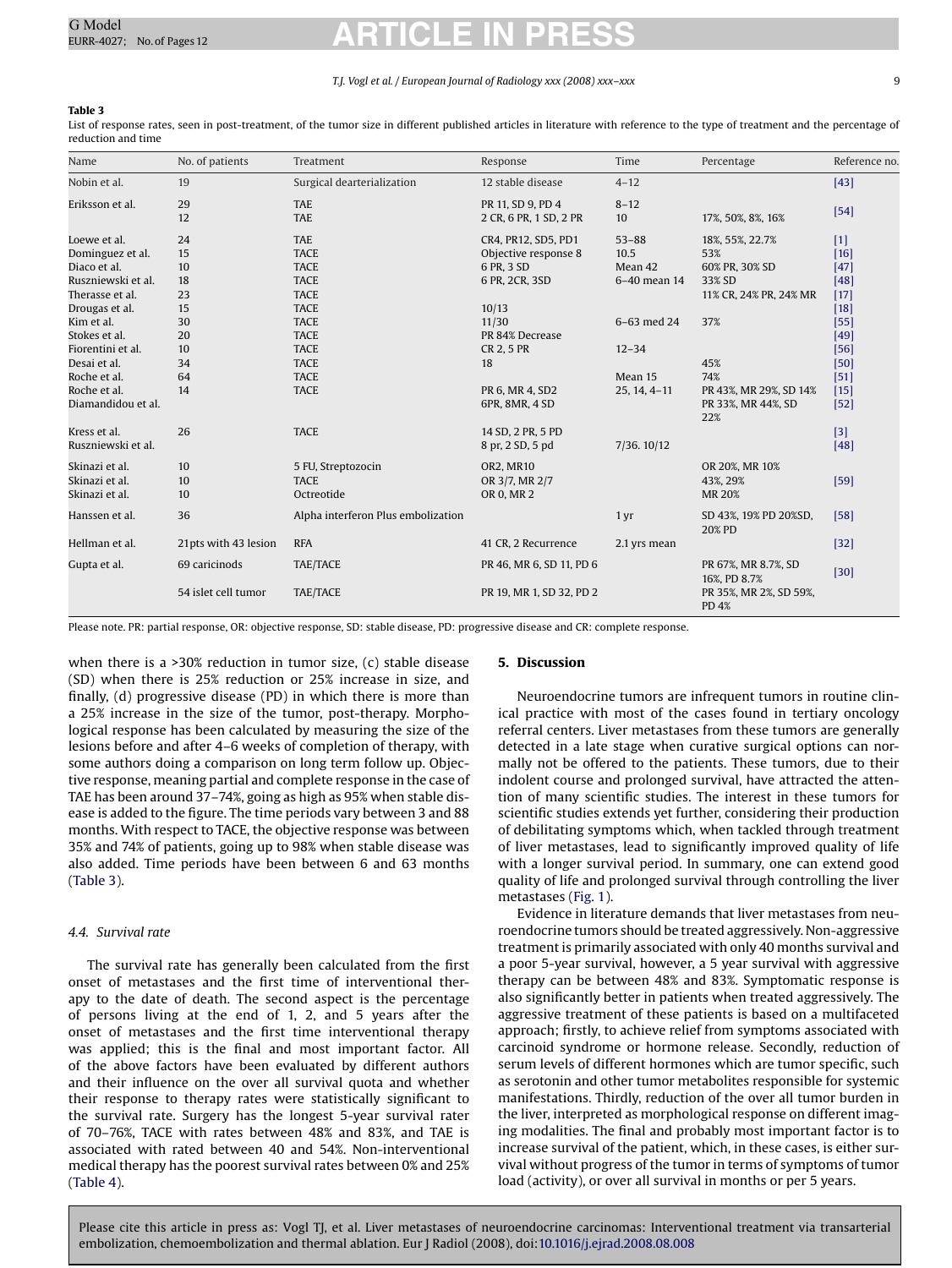#### <span id="page-9-0"></span>10 *T.J. Vogl et al. / European Journal of Radiology xxx (2008) xxx–xxx*

### **Table 4**

Survival rates of patients in terms of 5-year survival or months post-therapy noted in literature

| Name               | No. of patients     | Treatment                      | Number | Time                                    | Percentage          | Reference no. |
|--------------------|---------------------|--------------------------------|--------|-----------------------------------------|---------------------|---------------|
| Carrasco et al.    | 25                  | <b>TAE</b>                     | 15L/8D | 16 months, 1-50 (Death)5 d to 22 months |                     | $[47]$        |
| Brown et al.       | 35                  | <b>TAE</b>                     |        | 5 yrs                                   | 54%                 | [60]          |
| Eriksson et al.    | 29                  | <b>TAE</b>                     |        | 5 yrs                                   | 40%                 | $[54]$        |
|                    | 12 pancreas         | <b>TAE</b>                     |        | 20 months, 5 yrs                        | $\mathbf{0}$        |               |
| Loewe et al.       | 23                  | <b>TAE</b>                     |        | 5 yrs, 68 months                        | 65.4%               | $[1]$         |
| Perry et al.       | 30                  | <b>TACE</b>                    |        | median 24 months                        |                     | $[46]$        |
| Diaco et al.       | 10                  | <b>TACE</b>                    |        | 40 months 12-65                         |                     | $[47]$        |
| Therasse et al.    | 24                  | <b>TACE</b>                    |        | median 24 months                        |                     | $[17]$        |
| Drougas et al.     | 15                  | <b>TACE</b>                    |        | 16 median 1-77                          |                     | $[18]$        |
| Kim et al.         | 30                  | <b>TACE</b>                    |        | 15 median 2-67                          |                     | $[55]$        |
| Stokes et al.      | 20                  | <b>TACE</b>                    | 17     | 6-2 months                              |                     | $[49]$        |
| Fiorentini et al.  | 10                  | <b>TACE</b>                    |        | mean 22 months                          |                     | $[56]$        |
| Clouse et al.      | 20                  | <b>TACE</b>                    |        | 24 months                               |                     | $[57]$        |
| Roche et al.       | 14                  | <b>TACE</b>                    |        | $10$ yrs, $5$ yrs                       | 56%, 83%            | $[15]$        |
| Kress et al.       | 26                  | <b>TACE</b>                    |        | 5 yrs                                   | 48%                 | $[3]$         |
| Que et al.         | 74                  | Surgery                        |        | 4 yrs                                   | 73%                 | $[45]$        |
| Hanssen et al.     | 36                  | Alpha interferon               |        | 5 yrs                                   | 40%                 |               |
|                    |                     | With HAE                       |        | 5 yrs                                   | 75%                 | $[58]$        |
| Chamberlain et al. | 85                  | Non aggressive medical therapy |        | $1/3/5$ yrs                             | 76/39/na            |               |
|                    | 33                  | Surgery                        |        | $1/3/5$ yrs                             | 94%, 83%, 76%       | [61]          |
|                    | 34                  | <b>TAE</b>                     |        | $1/3/5$ yrs                             | 94%, 83%, 50%       |               |
| Touzios et al.     | 23                  | Non agressive                  |        | 20 months, 5 yrs                        | 25%                 |               |
|                    | 19                  | $Sx \pm RFA$                   |        | 96 months, 5 yr                         | 72%                 | [8]           |
|                    | 18                  | TACE $\pm$ abl, sx             |        | 50 months, 5 yrs                        | 50%                 |               |
| Gupta et al.       | 69 carcinoid tumors | TAE/TACE                       |        | Median 33.8 months                      | 95.3%, 68.6%, 28.6% |               |
|                    | 54 islet cell tumor | TAE/TACE                       |        | Median 23.2 months                      | 68.8%, 48.7%, 13.7% | $[30]$        |

Evidence from literature shows that the surgical resection of hepatic metastases with curative intent is still the best treatment option for hepatic metastases from the neuroendocrine primary with a 5 year survival rate up to 76%. However, considering the fact that 10% to an optimistic figure of 20% of patients with liver lesions can be treated with the surgical scalpel, a large 80–90% of patients are left whose lesions need to be addressed. We have tried here to address this exact population. The evidence in literature signals that intravenous chemotherapy currently has no practical role to play in the treatment of these lesions, as it is associated with poor symptomatic response and survival rates. Kulke et al. reported various systemic complications on systemic therapy including neuropathy, thrombocytopenia, neutropenia, rash, and infection, leading to therapy discontinuation in 55% of their study group [\[62\].](#page-11-0)

As for Interferon and oral somatostatin analogues, which initially were considered a very promising option, literature shows that although symptomatic response is good, it only lasts for a short period and that these tumors become refractory to these treatments. One can also not ignore that the morphological response with them is less than satisfactory. Interferon alone has show 5-year survival up to 40%, but when embolization is added to interferon therapy, the percentage mounts to 75% for 5 years.

Evidence in medical publications of the overwhelming role played by TACE or TAE in the treatment of these lesions in terms of any of the above mentioned approaches via symptomatic response (53–100% patients for 10–55 months), biochemical response, and morphological response (35–74% for 6–63 months), as well as rate of survival (40–83% 5 years survival). TACE and/or TAE appear to be the best possible available treatment approach for inoperable liver metastases from neuroendocrine tumors. Some authors recommend it as the first line of treatment in the case of inoperable disease. Most of the authors advocated multiple sessions, some recommend intervals in relation to patients symptoms, and some recommend a 4–6 weeks interval between two successive sessions. There are multiple different chemoembolization and embolization protocols used, providing good symptomatic responses and morphological responses, as well as good survival rates. TACE and/or TAE can also be used for cytoreduction prior to surgery or thermal ablation. It is also the treatment of choice in cases where there is recurrent post-resection or thermal ablation. Thermal ablations such as RFA or laser ablation are currently used for treatment in some centers with promising results.

Ho et al. showed in their study, which 46 patients with carcinoid (*n* = 31) and islet cell (*n* = 15) tumors and underwent hepatic artery chemoembolization or HAE using chemotherapy mixture of 50 mg cisplatin, 20 mg doxorubicin, and 10 mg mitomycin-C mixed with 10 ml of ethiodized oil followed by particle embolization with 300–500-µm polyvinyl alcohol particles or gelfoam powder, that the mean overall survival time for the entire group was  $1273 \pm 185$ days, with insignificant difference detected for both tumor subgroups, and the progression-free survival times for the carcinoid and islet cell tumor subgroups also were similar  $(p=0.72)$ . The survival time of patients without known extrahepatic metastasis trended toward significance compared with that of patients with known extrahepatic disease. Resection of the primary tumor in 19 of 46 patients did not affect survival (resection survival,  $1558 \pm 400$ days; nonresection survival,  $1000 \pm 179$  days;  $p = 0.44$ ). They also concluded that the presence of extrahepatic metastasis or an unresected primary tumor should not limit the use of hepatic artery chemoembolization or HAE [\[63\].](#page-11-0)

Some authors also recommend a multimodality approach, including a combination of surgery and TACE/TAE with somatostatin analogues. Most authors recommend interventional radiology as a highly effective treatment of liver metastases from neuroendocrine tumors, particularly in inoperable cases; thus, a multimodality approach seems to be the best way to go.

#### **6. Conclusion**

In oligonodular liver metastases with size less than 5 cm and number less than 5, one should consider surgical resection,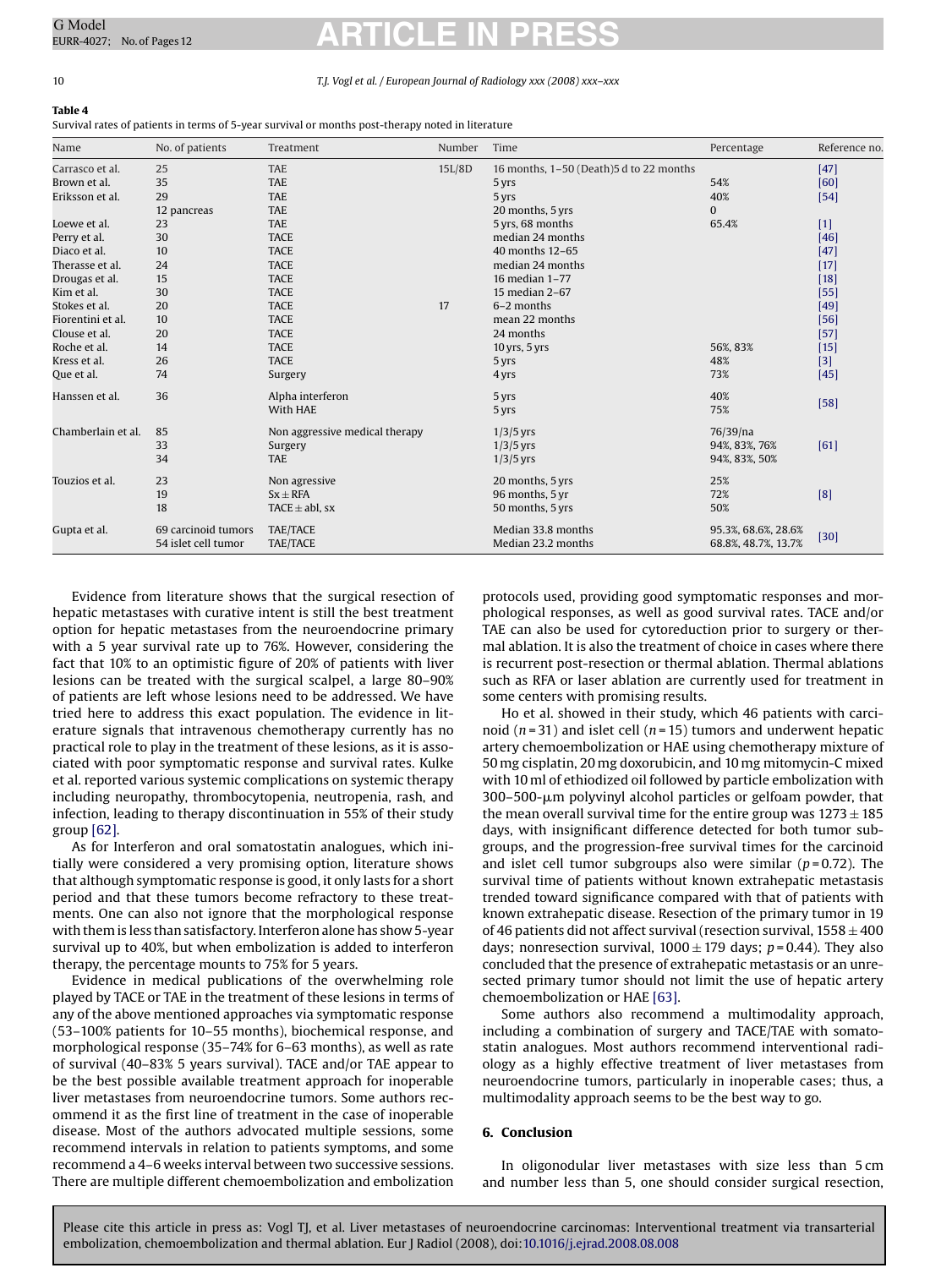#### *T.J. Vogl et al. / European Journal of Radiology xxx (2008) xxx–xxx* 11

<span id="page-10-0"></span>however non-surgical interventional therapeutic approach is the ablation therapy using radiofrequency or Laser ablation with tendency towards LITT due to lower recurrence rate. But for higher metastatic load TACE or TAE is the preferable approach for management for symptomatic and local tumor control and for survival rate improvement. In this field selective intra-arterial radiotherapy (SIRT) could also be considered as an alternative therapy.

#### **References**

- [1] Loewe C, Schindl M, Cejna M. Permanent transarterial embolization of neuroendocrine metastases of the liver using cyanoacrylate and lipiodol. AJR 2003;180:1379–84.
- [2] Venook AP. Embolization and chemoembolization therapy for neuroendocrine tumors. Curr Options Oncol 1999;11(1):39–44.
- [3] Kress O, Wagner HJ, Wied M, et al. Transarterial chemoemboilzation of advanced liver metastases of neuroendocrine tumors: a retrospective single centre analysis. Digestion 2003;68:94–101.
- [4] Williams ED, Sandler M. The classification of carcinoid tumors. Lancet 1963;1:238–9.
- [5] Pelly RJ, Bukowski RM. Recent advances in diagnosis and therapy of neuroendocrine tumors of gasterointestinal tract. Curr Opin Oncol 1997;9:68–74.
- [6] Proye C. Natural history of liver metastasis of gastroenteropancreatic neuroendocrine tumors: place for chemoembolization. World J Surg 2001;25: 685–8.
- [7] Blonski WC, Reddy KR, Shaked A, et al. Liver transplantation for metastatic neuroendocrine tumor: a case report and a review of literature. World J Gastroenterol 2005;11(48):7676–83.
- [8] Touzios JG, Kiely JM, Pitt SC, et al. Neuroendocrine hepatic metastases: does aggressive management improve survival. Ann Surg 2005;241(5): 776–85.
- [9] Knox CD, Anderson CD, Lamps LW, et al. Long term survival after resection of primary hepatic carcinoid tumor. Ann Surg Oncol 2003;10(10):1171–5.
- [10] Chamberlain RS, Canes D, Brown KT, et al. Hepatic neuroendocrine metastases: does intervention alter outcomes? J Am Coll Surg 2000;190:432–45.
- [11] Pelage JP, Soyer P, Boudiaf M, et al. Carcinoid tumors of the abdomen: CT features. Abdom Imaging 1999;24:240–5.
- [12] McLoughlin JM, Kuhn JA, Lamont JT. Neuroendocrine tumors of the pancreas. Curr Treat Options Gastroentrol 2004;7:355–64.
- [13] Kamat PP, Gupta S, Ensor JE, et al. Hepatic arterial embolization and chemoembolization for treatment of patients with metastatic neuroendocrine tumors. Cancer 2005;104(8):1590–602.
- [14] Arnold R, Trautmann ME, CreutzfeldtW, et al. Somatostatin analogue octreotide and inhibition of tumor growth in metastatic endocrine gastroenteropancreatic tumors. Gut 1996;38:430–8.
- [15] Roche A, Girish BV, de Baère T, et al. Trans-catheter arterial chemoembolization as first line treatment for hepatic metastases from neuroendocrine tumors. Eur Radiol 2003;13:136–40.
- [16] Dominguez S, Denys A, Madeira I, et al. Hepatic arterial chemoembolization with streptozotocin in patients with metastatic digestive endocrine tumours. Eur J Gastroenterol Hepatol 2000;12(2):141–3.
- [17] Therasse E, Breittmayer F, Roche A, et al. Transcatheter chemoemboization of progressive carcinoid liver metastasis. Radiology 1993;189(2):541–7.
- [18] Drougas JG, Anthony LB, Blair TK, et al. Hepatic artery chemoembolization for the management of patients with advanced metastatic carcinoid tumors. Am J Surg 1998;175(5):408–12.
- [19] Diamandidou E, Ajani JA, Yang DJ, et al. Two phase study of hepatic artery vascular occlusion with microencapsulated cisplatin in patients with liver metastases from neuroendocrine tumors. AJR 1998;170:334–9.
- [20] Ahlman H, Friman S, Cahlin C, et al. Liver transplantation for treatment of metastatic neuroendocrine tumors. Ann NY Acad Sci 2004;1014:265–9.
- [21] Coppa J, Pulvirenti A, Schiavo M, et al. Resection versus transplantation for liver metastases from neuroendocrine tumors. Transpl Proc 2001;33: 1537–9.
- [22] Bechstein WO, Neuhaus P. Liver transplantation for hepatic metastases of neuroendocrine tumors. Ann N Y Acad Sci 1994;733:507–14.
- [23] Florman S, Toure B, Kim L, et al. Liver transplantation for neuroendocrine tumors. J Gastrointest Surg 2004;8:208–12.
- [24] Sarmiento JM, Que FG. Hepatic surgery for metastases from neuroendocrine tumors. Surg Oncol Clin N Am 2003;12(1):231–42.
- [25] Oberg K. Chemotherapy and biotherapy in the treatment of neuroendocrine tumours. Ann Oncol 2001;12(Suppl. 2):S111–4.
- [26] Moertel CG, Johnson CM, McKusick CA, et al. The management of patients with advanced carcinoid tumors and islet cell carcinomas. Ann Intern Med 1994;120:302–9.
- [27] Faiss S, Pape UF, Böhmig M, et al. International Lanreotide and Interferon Alfa Study Group. Prospective, randomized, multicenter trial on the antiproliferative effect of lanreotide, interferon alfa, and their combination for therapy of metastatic neuroendocrine gastroenteropancreatic tumors—the International Lanreotide and Interferon Alfa Study Group. J Clin Oncol 2003;21(July (14)):2689–96.
- [28] Oberg K, Norheim I, Lundqvist G, et al. Cytotoxic treatment in patients with malignant carcinoid tumors. Response to streptozocin—alone or in combination with 5-FU. Acto Oncol 1987;26:429–32.
- [29] Schell SR, Camp ER, Caridi JG, et al. Hepatic artery embolization for control of symptoms, octreotide requirements, and tumor progression in metastatic carcinoid tumors. J Gastrointest Surg 2002;6(5):664–70.
- [30] Gupta S, Johnson MM, Murthy R, et al. Hepatic arterial embolization and chemoembolization for the treatment of patients with metastatic neuroendocrine tumors: variables affecting response rates and survival. Cancer 2005;104(8):1590–602.
- [31] McStay MK, Maudgil D, Williams M, et al. Large volume liver metastases from<br>meuroendocrine tumors hepatic intra arterial <sup>90</sup>Y-DOTA-Lanreotide as effective therapy. Radiology 2005;237(2):718–26.
- [32] Hellman P, Ladjevardi S, Skogseid B, et al. Radiofrequency tissue ablation using cooled tip for liver metastases of endocrine tumors. World J Surg 2002;26(8):1052–6.
- [33] Henn AR, Levine EA, McNulty W, et al. Percutaneous radiofrequency ablation of hepatic metastases for symptomatic relief of neuroendocrine syndromes. Am J Roentgenol 2003;181(4):1005–10.
- [34] Elvin A, Skogseid B, Hellman P. Radiofrequency ablation of neuroendocrine liver metastases. Abdom Imaging 2005;30(4):427–34.
- [35] Gillams A, Cassoni A, Conway G, et al. Radiofrequency ablation of neuroendocrine liver metastases: the Middlesex experience. Abdom Imaging 2005;30:435–41.
- [36] Vogl TJ, Mack MG, Balzer JO, et al. Liver metastases: neoadjuvant downsizing with transhepatic arterial chemoembolization before laser induced thermotherapy. Radiology 2003;229(2):457–64.
- Gillams AR. Liver ablation therapy. Br J Radiol 2004;77:713-23.
- [38] Soga J. Carcinoids and their variant endocrinomas. An analysis of 11842 reported cases. J Exp Clin Cancer Res 2003;22(4):517–30.
- [39] Feldman JM. Carcinoid tumour and the carcinoid syndrome. Curr Probl Surg 1989;26:835–85.
- [40] Soga J, Yakuwa Y, Osaka M. Carcinoid syndrome: a statistical evaluation of 748 reported cases. J Exp Clin Cancer Res 1999;18(2):133–41.
- [41] Janson ET, Holmberg L, Stridsberg M, et al. Carcinoid tumors: analysis of prognostic factors and survival in 301 patients from a referral centre. Ann Oncol 1997;8:685–90.
- [42] Westherg G, Wängberg B, Ahlman H, et al. Prediction of prognosis by echocardiography in patients with midgut carcinoid syndrome. Br J Surg 2001;88:865–72.
- [43] Nobin A, Mansson B, Lunderquist A. Evaluation of temporary liver dearterialization and embolization in patients with metastatic carcinoid tumour. Acta Oncol 1989;28(3):419–24.
- [44] Carrasco CH, Charnsangavej C, Ajani J, et al. The carcinoid syndrome: palliation by hepatic artery embolization. AJR Am J Roentgenol 1986;147(July (1)):149–54.
- [45] Que FG, Nagorney DM, Batts KP, et al. Hepatic resection for metastatic neuroendocrine carcinomas. Am J Surg 1995;169(1):36–42.
- [46] Perry LJ, Stuart K, Stokes KR, et al. Hepatic arterial chemoembolization for metastatic neuroendocrine tumors. Surgery 1994;116(6):1111–6.
- [47] Diaco DS, Hajarizadeh H, Mueller CR, et al. Treatment of metastatic carcinoid tumors using multimodality therapy of octreotide acetate, intraarterial chemotherapy, and hepatic arterial chemoembolization. Am J Surg 1995;169(5):523–8.
- [48] Ruszniewski P, Rougier P, Roche A, et al. Hepatic arterial chemoembolization in patients with liver metastases of endocrine tumors. A prospective phase II study in 24 patients. Cancer 1993;71(8):2624–30.
- [49] Stokes KR, Stuart K, Clouse ME. Hepatic arterial chemoembolization for metastatic endocrine tumors. J Vasc Interv Radiol 1993;4(3): 341–5.
- [50] Desai DC, O'Dorisio TM, Schirmer WJ, et al. Serum Pancreastatin levels predict response to hepatic chemoembolization and somatostatin analogue therapy in metastatic neuroendocrine tumors. Regul Pept 2001;96(3): 113–7.
- [51] Roche A, Girish BV, de Baere T, et al. Prognostic factors for chemoembolization in liver metastasis from endocrine tumors. Hepatogastroenterology 2004;51(60):1751–6.
- [52] Diamandidou E, Ajani JA, Yang DJ, et al. Two-phase study of hepatic artery vascular occlusion with microencapsulated cisplatin in patients with liver metastases from neuroendocrine tumors. AJR Am J Roentgenol 1998;170(2):339–44.
- [53] Ruszniewski P, Malka D. Hepatic arterial chemoembolization in the management of advanced digestive endocrine tumors. Digestion 2000;62(Suppl. 1):79–83.
- [54] Eriksson BK, Larsson EG, Skogseid BM, et al. Liver embolizations of patients with malignant neuroendocrine gastrointestinal tumors. Cancer 1998;83(11): 2293–301.
- [55] Kim YH, Ajani JA, Carrasco CH, et al. Selective hepatic arterial chemoembolization for liver metastases in patients with carcinoid tumor or islet cell carcinomas. Cancer Invest 1999;17(7):474–8.
- [56] Fiorentini G, Rossi S, Bonechi F, et al. Intra-arterial Hepatic chemoembolization in liver metastases from neuroendocrine tumors: a phase II study. J Chemther 2004;16(3):293–7.
- [57] Clouse ME, Peerry L, Stuart K, et al. Hepatic arterial chemoembolization for metastatic neuroendocrine tumors. Digestion 1994;55(Suppl. 3):92–7.